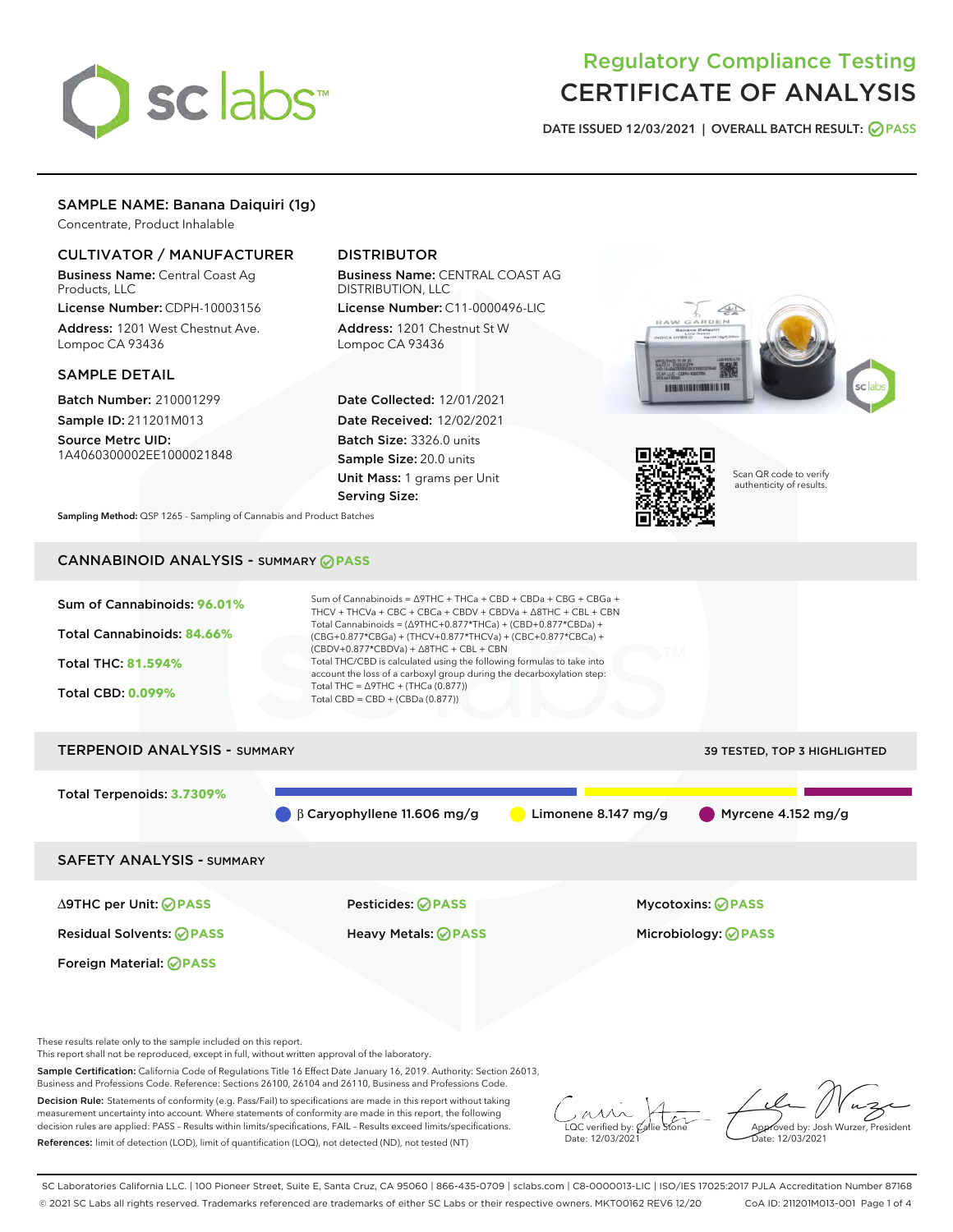



BANANA DAIQUIRI (1G) | DATE ISSUED 12/03/2021 | OVERALL BATCH RESULT: **O PASS** 

#### CANNABINOID TEST RESULTS - 12/03/2021 2 PASS

Tested by high-performance liquid chromatography with diode-array detection (HPLC-DAD). **Method:** QSP 1157 - Analysis of Cannabinoids by HPLC-DAD

#### TOTAL CANNABINOIDS: **84.66%**

Total Cannabinoids (Total THC) + (Total CBD) + (Total CBG) + (Total THCV) + (Total CBC) + (Total CBDV) + ∆8THC + CBL + CBN

TOTAL THC: **81.594%** Total THC (∆9THC+0.877\*THCa)

TOTAL CBD: **0.099%**

Total CBD (CBD+0.877\*CBDa)

TOTAL CBG: 1.98% Total CBG (CBG+0.877\*CBGa)

TOTAL THCV: 0.346% Total THCV (THCV+0.877\*THCVa)

TOTAL CBC: 0.64% Total CBC (CBC+0.877\*CBCa)

TOTAL CBDV: ND Total CBDV (CBDV+0.877\*CBDVa)

| <b>COMPOUND</b>  | LOD/LOQ<br>(mg/g)          | <b>MEASUREMENT</b><br><b>UNCERTAINTY</b><br>(mg/g) | <b>RESULT</b><br>(mg/g) | <b>RESULT</b><br>(%) |
|------------------|----------------------------|----------------------------------------------------|-------------------------|----------------------|
| <b>THCa</b>      | 0.05/0.14                  | ±22.880                                            | 890.29                  | 89.029               |
| <b>A9THC</b>     | 0.06 / 0.26                | ±1.210                                             | 35.16                   | 3.516                |
| <b>CBGa</b>      | 0.1 / 0.2                  | ±1.06                                              | 20.3                    | 2.03                 |
| <b>CBCa</b>      | 0.07/0.28                  | ±0.312                                             | 6.39                    | 0.639                |
| <b>THCVa</b>     | 0.07 / 0.20                | ±0.188                                             | 3.95                    | 0.395                |
| <b>CBG</b>       | 0.06/0.19                  | ±0.080                                             | 2.04                    | 0.204                |
| <b>CBDa</b>      | 0.02/0.19                  | ±0.033                                             | 1.13                    | 0.113                |
| <b>CBC</b>       | 0.2 / 0.5                  | ±0.02                                              | 0.8                     | 0.08                 |
| $\triangle$ 8THC | 0.1 / 0.4                  | N/A                                                | <b>ND</b>               | <b>ND</b>            |
| <b>THCV</b>      | 0.1 / 0.2                  | N/A                                                | <b>ND</b>               | <b>ND</b>            |
| <b>CBD</b>       | 0.07/0.29                  | N/A                                                | <b>ND</b>               | <b>ND</b>            |
| <b>CBDV</b>      | 0.04 / 0.15                | N/A                                                | <b>ND</b>               | <b>ND</b>            |
| <b>CBDVa</b>     | 0.03 / 0.53                | N/A                                                | <b>ND</b>               | <b>ND</b>            |
| <b>CBL</b>       | 0.06 / 0.24                | N/A                                                | <b>ND</b>               | <b>ND</b>            |
| <b>CBN</b>       | 0.1/0.3                    | N/A                                                | <b>ND</b>               | <b>ND</b>            |
|                  | <b>SUM OF CANNABINOIDS</b> |                                                    | 960.1 mg/g              | 96.01%               |

#### **UNIT MASS: 1 grams per Unit**

| ∆9THC per Unit                        | 1120 per-package limit | 35.16 mg/unit  | <b>PASS</b> |
|---------------------------------------|------------------------|----------------|-------------|
| <b>Total THC per Unit</b>             |                        | 815.94 mg/unit |             |
| <b>CBD</b> per Unit                   |                        | <b>ND</b>      |             |
| <b>Total CBD per Unit</b>             |                        | $0.99$ mg/unit |             |
| Sum of Cannabinoids<br>per Unit       |                        | 960.1 mg/unit  |             |
| <b>Total Cannabinoids</b><br>per Unit |                        | 846.6 mg/unit  |             |

#### TERPENOID TEST RESULTS - 12/03/2021

Terpene analysis utilizing gas chromatography-flame ionization detection (GC-FID). **Method:** QSP 1192 - Analysis of Terpenoids by GC-FID

| <b>COMPOUND</b>         | LOD/LOQ<br>(mg/g) | <b>MEASUREMENT</b><br><b>UNCERTAINTY</b><br>(mg/g) | <b>RESULT</b><br>(mg/g)                          | <b>RESULT</b><br>(%) |
|-------------------------|-------------------|----------------------------------------------------|--------------------------------------------------|----------------------|
| $\beta$ Caryophyllene   | 0.004 / 0.012     | ±0.4132                                            | 11.606                                           | 1.1606               |
| Limonene                | 0.005 / 0.016     | ±0.1165                                            | 8.147                                            | 0.8147               |
| <b>Myrcene</b>          | 0.008 / 0.025     | ±0.0536                                            | 4.152                                            | 0.4152               |
| $\alpha$ Humulene       | 0.009/0.029       | ±0.1064                                            | 3.316                                            | 0.3316               |
| $\alpha$ Bisabolol      | 0.008 / 0.026     | ±0.0732                                            | 1.371                                            | 0.1371               |
| $\beta$ Pinene          | 0.004 / 0.014     | ±0.0122                                            | 1.057                                            | 0.1057               |
| <b>Terpineol</b>        | 0.016 / 0.055     | ±0.0626                                            | 1.019                                            | 0.1019               |
| Linalool                | 0.009 / 0.032     | ±0.0375                                            | 0.986                                            | 0.0986               |
| Fenchol                 | 0.010 / 0.034     | ±0.0337                                            | 0.872                                            | 0.0872               |
| Ocimene                 | 0.011 / 0.038     | ±0.0269                                            | 0.839                                            | 0.0839               |
| $\alpha$ Pinene         | 0.005 / 0.017     | ±0.0065                                            | 0.761                                            | 0.0761               |
| Nerolidol               | 0.009 / 0.028     | ±0.0367                                            | 0.584                                            | 0.0584               |
| Guaiol                  | 0.009 / 0.030     | ±0.0237                                            | 0.503                                            | 0.0503               |
| Terpinolene             | 0.008 / 0.026     | ±0.0086                                            | 0.420                                            | 0.0420               |
| trans-β-Farnesene       | 0.008 / 0.025     | ±0.0140                                            | 0.393                                            | 0.0393               |
| Caryophyllene<br>Oxide  | 0.010 / 0.033     | ±0.0163                                            | 0.355                                            | 0.0355               |
| Valencene               | 0.009 / 0.030     | ±0.0215                                            | 0.312                                            | 0.0312               |
| <b>Borneol</b>          | 0.005 / 0.016     | ±0.0092                                            | 0.219                                            | 0.0219               |
| Fenchone                | 0.009 / 0.028     | ±0.0047                                            | 0.162                                            | 0.0162               |
| Camphene                | 0.005 / 0.015     | ±0.0013                                            | 0.116                                            | 0.0116               |
| Citronellol             | 0.003 / 0.010     | ±0.0020                                            | 0.040                                            | 0.0040               |
| Geraniol                | 0.002 / 0.007     | ±0.0017                                            | 0.039                                            | 0.0039               |
| Sabinene Hydrate        | 0.006 / 0.022     | ±0.0011                                            | 0.029                                            | 0.0029               |
| Nerol                   | 0.003 / 0.011     | ±0.0005                                            | 0.011                                            | 0.0011               |
| Sabinene                | 0.004 / 0.014     | N/A                                                | <loq< th=""><th><loq< th=""></loq<></th></loq<>  | <loq< th=""></loq<>  |
| $\alpha$ Phellandrene   | 0.006 / 0.020     | N/A                                                | <loq< th=""><th><loq< th=""></loq<></th></loq<>  | <loq< th=""></loq<>  |
| 3 Carene                | 0.005 / 0.018     | N/A                                                | <loq< th=""><th><math>&lt;</math>LOQ</th></loq<> | $<$ LOQ              |
| $\alpha$ Terpinene      | 0.005 / 0.017     | N/A                                                | <loq< th=""><th><loq< th=""></loq<></th></loq<>  | <loq< th=""></loq<>  |
| $\gamma$ Terpinene      | 0.006 / 0.018     | N/A                                                | <loq< th=""><th><loq< th=""></loq<></th></loq<>  | <loq< th=""></loq<>  |
| p-Cymene                | 0.005 / 0.016     | N/A                                                | <b>ND</b>                                        | ND                   |
| Eucalyptol              | 0.006 / 0.018     | N/A                                                | ND                                               | ND                   |
| (-)-Isopulegol          | 0.005 / 0.016     | N/A                                                | <b>ND</b>                                        | <b>ND</b>            |
| Camphor                 | 0.006 / 0.019     | N/A                                                | <b>ND</b>                                        | <b>ND</b>            |
| Isoborneol              | 0.004 / 0.012     | N/A                                                | ND                                               | ND                   |
| Menthol                 | 0.008 / 0.025     | N/A                                                | <b>ND</b>                                        | ND                   |
| R-(+)-Pulegone          | 0.003 / 0.011     | N/A                                                | <b>ND</b>                                        | <b>ND</b>            |
| <b>Geranyl Acetate</b>  | 0.004 / 0.014     | N/A                                                | <b>ND</b>                                        | <b>ND</b>            |
| $\alpha$ Cedrene        | 0.005 / 0.016     | N/A                                                | <b>ND</b>                                        | <b>ND</b>            |
| Cedrol                  | 0.008 / 0.027     | N/A                                                | <b>ND</b>                                        | ND                   |
| <b>TOTAL TERPENOIDS</b> |                   |                                                    | 37.309 mg/g                                      | 3.7309%              |

SC Laboratories California LLC. | 100 Pioneer Street, Suite E, Santa Cruz, CA 95060 | 866-435-0709 | sclabs.com | C8-0000013-LIC | ISO/IES 17025:2017 PJLA Accreditation Number 87168 © 2021 SC Labs all rights reserved. Trademarks referenced are trademarks of either SC Labs or their respective owners. MKT00162 REV6 12/20 CoA ID: 211201M013-001 Page 2 of 4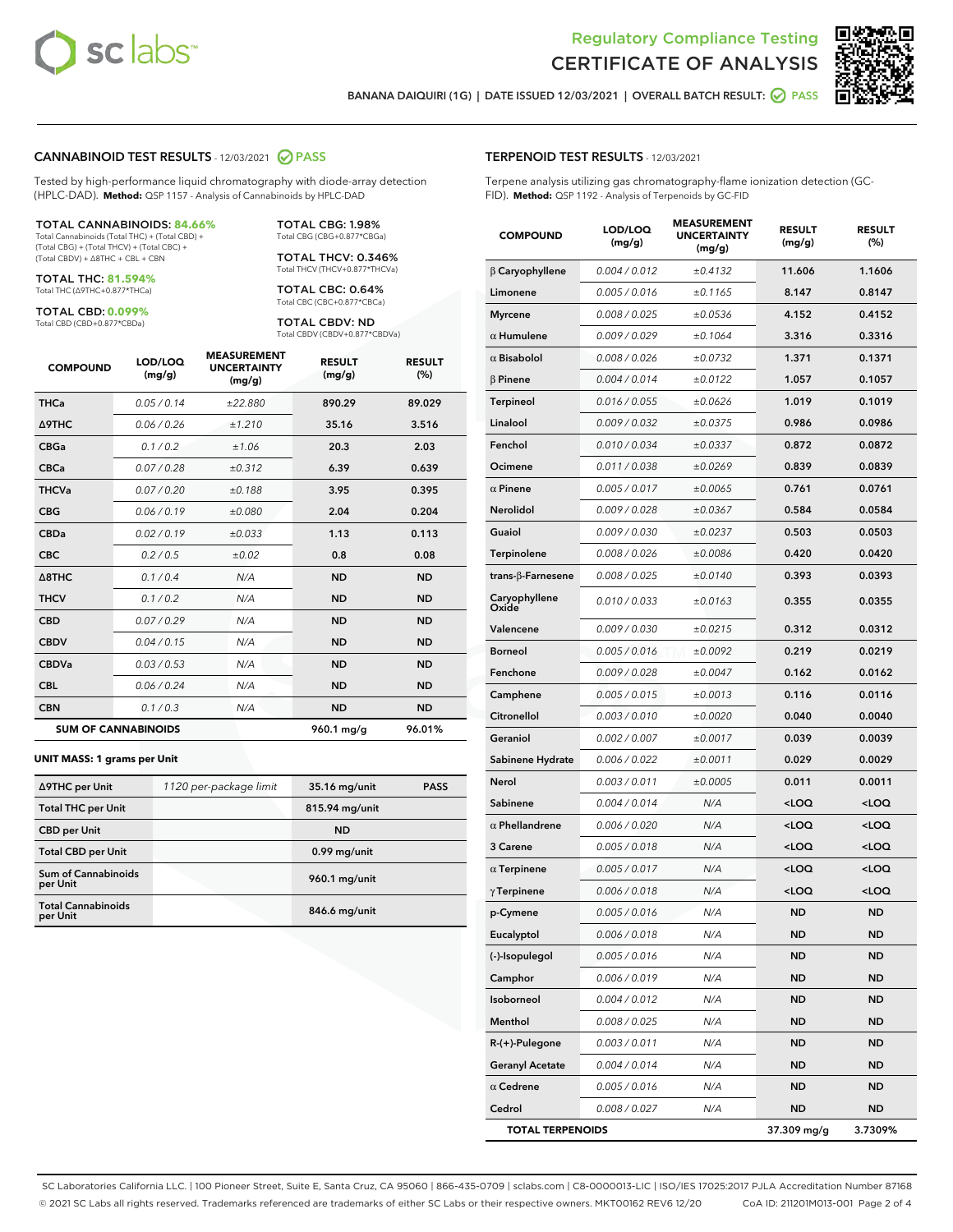



BANANA DAIQUIRI (1G) | DATE ISSUED 12/03/2021 | OVERALL BATCH RESULT: @ PASS

# CATEGORY 1 PESTICIDE TEST RESULTS - 12/03/2021 2 PASS

Pesticide and plant growth regulator analysis utilizing high-performance liquid chromatography-mass spectrometry (HPLC-MS) or gas chromatography-mass spectrometry (GC-MS). \*GC-MS utilized where indicated. **Method:** QSP 1212 - Analysis of Pesticides and Mycotoxins by LC-MS or QSP 1213 - Analysis of Pesticides by GC-MS

| Aldicarb<br>0.03 / 0.08<br><b>ND</b><br>$\ge$ LOD<br>N/A<br><b>PASS</b><br>Carbofuran<br>0.02/0.05<br>N/A<br><b>ND</b><br><b>PASS</b><br>$\ge$ LOD<br>Chlordane*<br>0.03 / 0.08<br><b>ND</b><br><b>PASS</b><br>$\ge$ LOD<br>N/A<br>0.03/0.10<br><b>ND</b><br><b>PASS</b><br>Chlorfenapyr*<br>$\ge$ LOD<br>N/A<br>Chlorpyrifos<br>0.02 / 0.06<br>N/A<br><b>ND</b><br><b>PASS</b><br>$\ge$ LOD<br>0.02 / 0.07<br>N/A<br><b>ND</b><br><b>PASS</b><br>Coumaphos<br>$>$ LOD<br><b>ND</b><br><b>PASS</b><br>Daminozide<br>0.02 / 0.07<br>$\ge$ LOD<br>N/A<br><b>DDVP</b><br>0.03/0.09<br>$\ge$ LOD<br>N/A<br><b>ND</b><br><b>PASS</b><br>(Dichlorvos)<br>Dimethoate<br><b>ND</b><br><b>PASS</b><br>0.03 / 0.08<br>$>$ LOD<br>N/A<br>Ethoprop(hos)<br>0.03/0.10<br>$\ge$ LOD<br>N/A<br><b>ND</b><br><b>PASS</b><br>0.02 / 0.06<br>$\ge$ LOD<br>N/A<br><b>ND</b><br><b>PASS</b><br>Etofenprox<br>Fenoxycarb<br>0.03 / 0.08<br>$>$ LOD<br>N/A<br><b>ND</b><br><b>PASS</b><br>0.03/0.08<br><b>ND</b><br><b>PASS</b><br>Fipronil<br>$\ge$ LOD<br>N/A<br>Imazalil<br>0.02 / 0.06<br>$>$ LOD<br>N/A<br><b>ND</b><br><b>PASS</b><br>Methiocarb<br>0.02 / 0.07<br>N/A<br><b>ND</b><br><b>PASS</b><br>$\ge$ LOD<br>Methyl<br>0.03/0.10<br>$\ge$ LOD<br>N/A<br><b>ND</b><br><b>PASS</b><br>parathion<br>0.03/0.09<br>$\ge$ LOD<br>N/A<br><b>ND</b><br><b>PASS</b><br><b>Mevinphos</b><br>Paclobutrazol<br>0.02 / 0.05<br>$\ge$ LOD<br>N/A<br><b>ND</b><br><b>PASS</b><br>0.03/0.09<br>N/A<br>$\ge$ LOD<br><b>ND</b><br><b>PASS</b><br>Propoxur<br>0.03 / 0.08<br><b>ND</b><br><b>PASS</b><br>Spiroxamine<br>$\ge$ LOD<br>N/A<br><b>PASS</b><br>Thiacloprid<br>0.03/0.10<br>$\ge$ LOD<br>N/A<br><b>ND</b> | <b>COMPOUND</b> | LOD/LOQ<br>$(\mu g/g)$ | <b>ACTION</b><br><b>LIMIT</b><br>$(\mu g/g)$ | <b>MEASUREMENT</b><br><b>UNCERTAINTY</b><br>$(\mu g/g)$ | <b>RESULT</b><br>$(\mu g/g)$ | <b>RESULT</b> |
|-----------------------------------------------------------------------------------------------------------------------------------------------------------------------------------------------------------------------------------------------------------------------------------------------------------------------------------------------------------------------------------------------------------------------------------------------------------------------------------------------------------------------------------------------------------------------------------------------------------------------------------------------------------------------------------------------------------------------------------------------------------------------------------------------------------------------------------------------------------------------------------------------------------------------------------------------------------------------------------------------------------------------------------------------------------------------------------------------------------------------------------------------------------------------------------------------------------------------------------------------------------------------------------------------------------------------------------------------------------------------------------------------------------------------------------------------------------------------------------------------------------------------------------------------------------------------------------------------------------------------------------------------------------------------------------------|-----------------|------------------------|----------------------------------------------|---------------------------------------------------------|------------------------------|---------------|
|                                                                                                                                                                                                                                                                                                                                                                                                                                                                                                                                                                                                                                                                                                                                                                                                                                                                                                                                                                                                                                                                                                                                                                                                                                                                                                                                                                                                                                                                                                                                                                                                                                                                                         |                 |                        |                                              |                                                         |                              |               |
|                                                                                                                                                                                                                                                                                                                                                                                                                                                                                                                                                                                                                                                                                                                                                                                                                                                                                                                                                                                                                                                                                                                                                                                                                                                                                                                                                                                                                                                                                                                                                                                                                                                                                         |                 |                        |                                              |                                                         |                              |               |
|                                                                                                                                                                                                                                                                                                                                                                                                                                                                                                                                                                                                                                                                                                                                                                                                                                                                                                                                                                                                                                                                                                                                                                                                                                                                                                                                                                                                                                                                                                                                                                                                                                                                                         |                 |                        |                                              |                                                         |                              |               |
|                                                                                                                                                                                                                                                                                                                                                                                                                                                                                                                                                                                                                                                                                                                                                                                                                                                                                                                                                                                                                                                                                                                                                                                                                                                                                                                                                                                                                                                                                                                                                                                                                                                                                         |                 |                        |                                              |                                                         |                              |               |
|                                                                                                                                                                                                                                                                                                                                                                                                                                                                                                                                                                                                                                                                                                                                                                                                                                                                                                                                                                                                                                                                                                                                                                                                                                                                                                                                                                                                                                                                                                                                                                                                                                                                                         |                 |                        |                                              |                                                         |                              |               |
|                                                                                                                                                                                                                                                                                                                                                                                                                                                                                                                                                                                                                                                                                                                                                                                                                                                                                                                                                                                                                                                                                                                                                                                                                                                                                                                                                                                                                                                                                                                                                                                                                                                                                         |                 |                        |                                              |                                                         |                              |               |
|                                                                                                                                                                                                                                                                                                                                                                                                                                                                                                                                                                                                                                                                                                                                                                                                                                                                                                                                                                                                                                                                                                                                                                                                                                                                                                                                                                                                                                                                                                                                                                                                                                                                                         |                 |                        |                                              |                                                         |                              |               |
|                                                                                                                                                                                                                                                                                                                                                                                                                                                                                                                                                                                                                                                                                                                                                                                                                                                                                                                                                                                                                                                                                                                                                                                                                                                                                                                                                                                                                                                                                                                                                                                                                                                                                         |                 |                        |                                              |                                                         |                              |               |
|                                                                                                                                                                                                                                                                                                                                                                                                                                                                                                                                                                                                                                                                                                                                                                                                                                                                                                                                                                                                                                                                                                                                                                                                                                                                                                                                                                                                                                                                                                                                                                                                                                                                                         |                 |                        |                                              |                                                         |                              |               |
|                                                                                                                                                                                                                                                                                                                                                                                                                                                                                                                                                                                                                                                                                                                                                                                                                                                                                                                                                                                                                                                                                                                                                                                                                                                                                                                                                                                                                                                                                                                                                                                                                                                                                         |                 |                        |                                              |                                                         |                              |               |
|                                                                                                                                                                                                                                                                                                                                                                                                                                                                                                                                                                                                                                                                                                                                                                                                                                                                                                                                                                                                                                                                                                                                                                                                                                                                                                                                                                                                                                                                                                                                                                                                                                                                                         |                 |                        |                                              |                                                         |                              |               |
|                                                                                                                                                                                                                                                                                                                                                                                                                                                                                                                                                                                                                                                                                                                                                                                                                                                                                                                                                                                                                                                                                                                                                                                                                                                                                                                                                                                                                                                                                                                                                                                                                                                                                         |                 |                        |                                              |                                                         |                              |               |
|                                                                                                                                                                                                                                                                                                                                                                                                                                                                                                                                                                                                                                                                                                                                                                                                                                                                                                                                                                                                                                                                                                                                                                                                                                                                                                                                                                                                                                                                                                                                                                                                                                                                                         |                 |                        |                                              |                                                         |                              |               |
|                                                                                                                                                                                                                                                                                                                                                                                                                                                                                                                                                                                                                                                                                                                                                                                                                                                                                                                                                                                                                                                                                                                                                                                                                                                                                                                                                                                                                                                                                                                                                                                                                                                                                         |                 |                        |                                              |                                                         |                              |               |
|                                                                                                                                                                                                                                                                                                                                                                                                                                                                                                                                                                                                                                                                                                                                                                                                                                                                                                                                                                                                                                                                                                                                                                                                                                                                                                                                                                                                                                                                                                                                                                                                                                                                                         |                 |                        |                                              |                                                         |                              |               |
|                                                                                                                                                                                                                                                                                                                                                                                                                                                                                                                                                                                                                                                                                                                                                                                                                                                                                                                                                                                                                                                                                                                                                                                                                                                                                                                                                                                                                                                                                                                                                                                                                                                                                         |                 |                        |                                              |                                                         |                              |               |
|                                                                                                                                                                                                                                                                                                                                                                                                                                                                                                                                                                                                                                                                                                                                                                                                                                                                                                                                                                                                                                                                                                                                                                                                                                                                                                                                                                                                                                                                                                                                                                                                                                                                                         |                 |                        |                                              |                                                         |                              |               |
|                                                                                                                                                                                                                                                                                                                                                                                                                                                                                                                                                                                                                                                                                                                                                                                                                                                                                                                                                                                                                                                                                                                                                                                                                                                                                                                                                                                                                                                                                                                                                                                                                                                                                         |                 |                        |                                              |                                                         |                              |               |
|                                                                                                                                                                                                                                                                                                                                                                                                                                                                                                                                                                                                                                                                                                                                                                                                                                                                                                                                                                                                                                                                                                                                                                                                                                                                                                                                                                                                                                                                                                                                                                                                                                                                                         |                 |                        |                                              |                                                         |                              |               |
|                                                                                                                                                                                                                                                                                                                                                                                                                                                                                                                                                                                                                                                                                                                                                                                                                                                                                                                                                                                                                                                                                                                                                                                                                                                                                                                                                                                                                                                                                                                                                                                                                                                                                         |                 |                        |                                              |                                                         |                              |               |
|                                                                                                                                                                                                                                                                                                                                                                                                                                                                                                                                                                                                                                                                                                                                                                                                                                                                                                                                                                                                                                                                                                                                                                                                                                                                                                                                                                                                                                                                                                                                                                                                                                                                                         |                 |                        |                                              |                                                         |                              |               |

# CATEGORY 2 PESTICIDE TEST RESULTS - 12/03/2021 @ PASS

| <b>COMPOUND</b>          | LOD/LOO<br>$(\mu g/g)$ | <b>ACTION</b><br>LIMIT<br>$(\mu g/g)$ | <b>MEASUREMENT</b><br><b>UNCERTAINTY</b><br>$(\mu g/g)$ | <b>RESULT</b><br>$(\mu g/g)$ | <b>RESULT</b> |  |
|--------------------------|------------------------|---------------------------------------|---------------------------------------------------------|------------------------------|---------------|--|
| Abamectin                | 0.03/0.10              | 0.1                                   | N/A                                                     | <b>ND</b>                    | <b>PASS</b>   |  |
| Acephate                 | 0.02/0.07              | 0.1                                   | N/A                                                     | <b>ND</b>                    | <b>PASS</b>   |  |
| Acequinocyl              | 0.02/0.07              | 0.1                                   | N/A                                                     | <b>ND</b>                    | <b>PASS</b>   |  |
| Acetamiprid              | 0.02 / 0.05            | 0.1                                   | N/A                                                     | <b>ND</b>                    | <b>PASS</b>   |  |
| Azoxystrobin             | 0.02/0.07              | 0.1                                   | N/A                                                     | <b>ND</b>                    | <b>PASS</b>   |  |
| <b>Bifenazate</b>        | 0.01 / 0.04            | 0.1                                   | N/A                                                     | <b>ND</b>                    | <b>PASS</b>   |  |
| <b>Bifenthrin</b>        | 0.02/0.05              | 3                                     | N/A                                                     | <b>ND</b>                    | <b>PASS</b>   |  |
| <b>Boscalid</b>          | 0.03/0.09              | 0.1                                   | N/A                                                     | <b>ND</b>                    | <b>PASS</b>   |  |
| Captan                   | 0.19/0.57              | 0.7                                   | N/A                                                     | <b>ND</b>                    | <b>PASS</b>   |  |
| Carbaryl                 | 0.02/0.06              | 0.5                                   | N/A                                                     | <b>ND</b>                    | <b>PASS</b>   |  |
| Chlorantranilip-<br>role | 0.04/0.12              | 10                                    | N/A                                                     | <b>ND</b>                    | <b>PASS</b>   |  |
| Clofentezine             | 0.03/0.09              | 0.1                                   | N/A                                                     | <b>ND</b>                    | <b>PASS</b>   |  |

| <b>COMPOUND</b>               | LOD/LOQ<br>(µg/g) | <b>ACTION</b><br><b>LIMIT</b><br>$(\mu g/g)$ | <b>MEASUREMENT</b><br><b>UNCERTAINTY</b><br>$(\mu g/g)$ | <b>RESULT</b><br>(µg/g) | <b>RESULT</b> |
|-------------------------------|-------------------|----------------------------------------------|---------------------------------------------------------|-------------------------|---------------|
| Cyfluthrin                    | 0.12 / 0.38       | $\overline{c}$                               | N/A                                                     | ND                      | <b>PASS</b>   |
| Cypermethrin                  | 0.11 / 0.32       | $\mathcal{I}$                                | N/A                                                     | ND                      | <b>PASS</b>   |
| <b>Diazinon</b>               | 0.02 / 0.05       | 0.1                                          | N/A                                                     | <b>ND</b>               | <b>PASS</b>   |
| Dimethomorph                  | 0.03 / 0.09       | 2                                            | N/A                                                     | ND                      | <b>PASS</b>   |
| Etoxazole                     | 0.02 / 0.06       | 0.1                                          | N/A                                                     | ND                      | <b>PASS</b>   |
| Fenhexamid                    | 0.03 / 0.09       | 0.1                                          | N/A                                                     | ND                      | <b>PASS</b>   |
| Fenpyroximate                 | 0.02 / 0.06       | 0.1                                          | N/A                                                     | <b>ND</b>               | <b>PASS</b>   |
| Flonicamid                    | 0.03 / 0.10       | 0.1                                          | N/A                                                     | ND                      | <b>PASS</b>   |
| Fludioxonil                   | 0.03 / 0.10       | 0.1                                          | N/A                                                     | ND                      | <b>PASS</b>   |
| Hexythiazox                   | 0.02 / 0.07       | 0.1                                          | N/A                                                     | ND                      | <b>PASS</b>   |
| Imidacloprid                  | 0.04 / 0.11       | 5                                            | N/A                                                     | ND                      | <b>PASS</b>   |
| Kresoxim-methyl               | 0.02 / 0.07       | 0.1                                          | N/A                                                     | ND                      | <b>PASS</b>   |
| <b>Malathion</b>              | 0.03 / 0.09       | 0.5                                          | N/A                                                     | <b>ND</b>               | <b>PASS</b>   |
| Metalaxyl                     | 0.02 / 0.07       | $\overline{c}$                               | N/A                                                     | <b>ND</b>               | <b>PASS</b>   |
| Methomyl                      | 0.03 / 0.10       | $\mathcal{I}$                                | N/A                                                     | <b>ND</b>               | <b>PASS</b>   |
| Myclobutanil                  | 0.03 / 0.09       | 0.1                                          | N/A                                                     | <b>ND</b>               | <b>PASS</b>   |
| Naled                         | 0.02 / 0.07       | 0.1                                          | N/A                                                     | <b>ND</b>               | <b>PASS</b>   |
| Oxamyl                        | 0.04 / 0.11       | 0.5                                          | N/A                                                     | <b>ND</b>               | <b>PASS</b>   |
| Pentachloronitro-<br>benzene* | 0.03 / 0.09       | 0.1                                          | N/A                                                     | <b>ND</b>               | <b>PASS</b>   |
| Permethrin                    | 0.04 / 0.12       | 0.5                                          | N/A                                                     | <b>ND</b>               | <b>PASS</b>   |
| Phosmet                       | 0.03 / 0.10       | 0.1                                          | N/A                                                     | <b>ND</b>               | <b>PASS</b>   |
| Piperonylbu-<br>toxide        | 0.02 / 0.07       | 3                                            | N/A                                                     | <b>ND</b>               | <b>PASS</b>   |
| Prallethrin                   | 0.03 / 0.08       | 0.1                                          | N/A                                                     | ND                      | <b>PASS</b>   |
| Propiconazole                 | 0.02 / 0.07       | 0.1                                          | N/A                                                     | <b>ND</b>               | <b>PASS</b>   |
| Pyrethrins                    | 0.04 / 0.12       | 0.5                                          | N/A                                                     | ND                      | <b>PASS</b>   |
| Pyridaben                     | 0.02 / 0.07       | 0.1                                          | N/A                                                     | ND                      | <b>PASS</b>   |
| Spinetoram                    | 0.02 / 0.07       | 0.1                                          | N/A                                                     | <b>ND</b>               | <b>PASS</b>   |
| Spinosad                      | 0.02 / 0.07       | 0.1                                          | N/A                                                     | <b>ND</b>               | <b>PASS</b>   |
| Spiromesifen                  | 0.02 / 0.05       | 0.1                                          | N/A                                                     | ND                      | <b>PASS</b>   |
| Spirotetramat                 | 0.02 / 0.06       | 0.1                                          | N/A                                                     | <b>ND</b>               | <b>PASS</b>   |
| Tebuconazole                  | 0.02 / 0.07       | 0.1                                          | N/A                                                     | ND                      | <b>PASS</b>   |
| Thiamethoxam                  | 0.03 / 0.10       | 5                                            | N/A                                                     | ND                      | <b>PASS</b>   |
| Trifloxystrobin               | 0.03 / 0.08       | 0.1                                          | N/A                                                     | ND                      | <b>PASS</b>   |

SC Laboratories California LLC. | 100 Pioneer Street, Suite E, Santa Cruz, CA 95060 | 866-435-0709 | sclabs.com | C8-0000013-LIC | ISO/IES 17025:2017 PJLA Accreditation Number 87168 © 2021 SC Labs all rights reserved. Trademarks referenced are trademarks of either SC Labs or their respective owners. MKT00162 REV6 12/20 CoA ID: 211201M013-001 Page 3 of 4